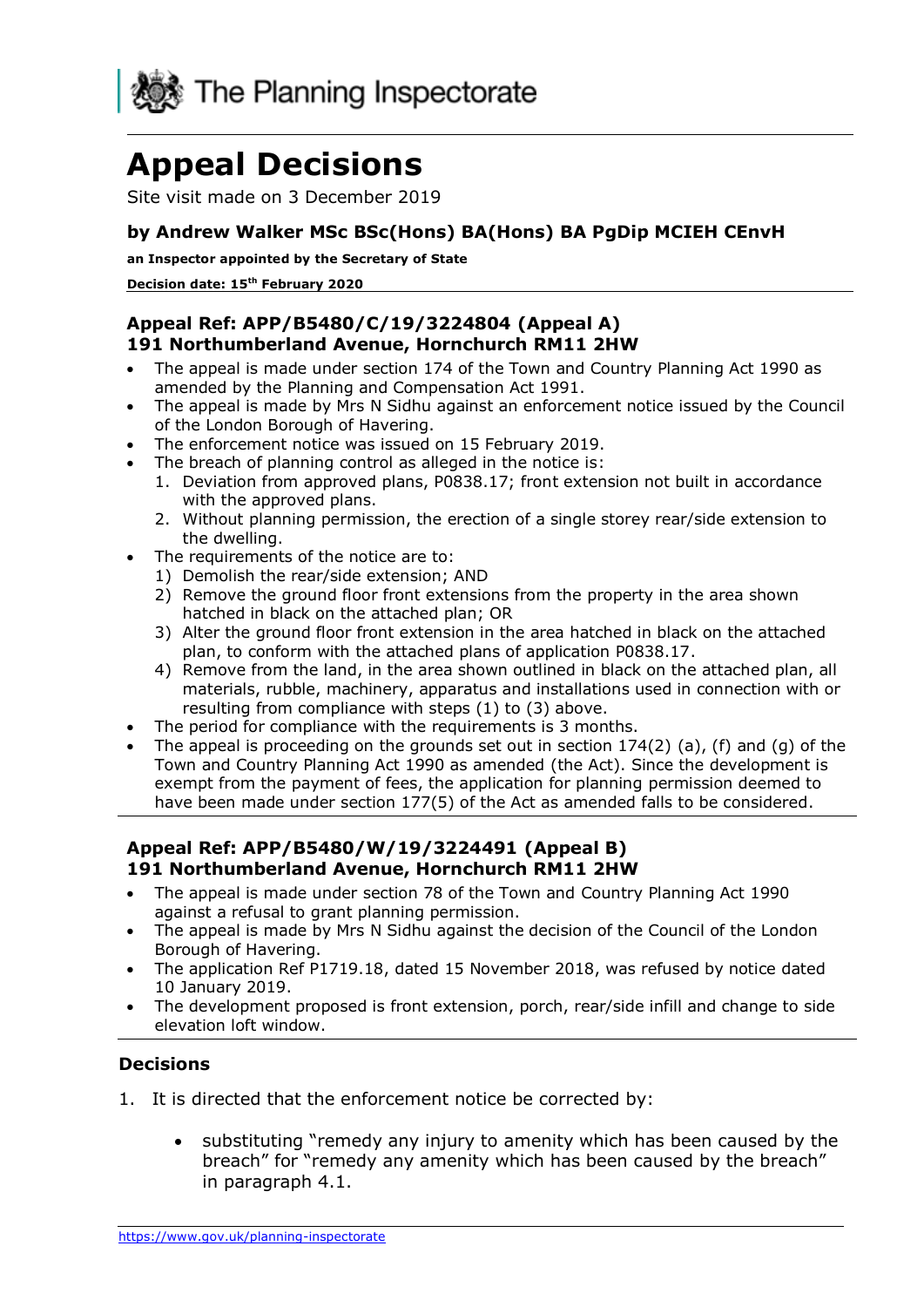and varied by:

- • deleting "3 months" and substituting "6 months" as the period for compliance in paragraph 5 due to the appeal succeeding under ground (g).
- 2. Subject to this correction and variation Appeal A is otherwise dismissed, and the enforcement notice is upheld, and planning permission is refused on the application deemed to have been made under section 177(5) of the 1990 Act as amended.
- 3. Appeal B is dismissed.

## **The enforcement notice**

 4. In paragraph 4.1, the notice refers to "remedy any amenity" whereas Section 173(4)(b) of the Act as amended provides that a purpose of an enforcement notice can be to "remedy any injury to amenity" caused by a breach. As this appears to be a simple typographical error, I am correcting the notice accordingly without causing any significant injustice to the parties.

## **Appeal A ground (a) and the deemed planning application; Appeal B**

#### *Main Issues*

 5. The main issues in both appeals are the effects of the development on the character and appearance of the area and upon the living conditions of neighbouring occupiers.

#### *Reasons*

- 6. The appeal property is an end-of-terrace house in a predominantly residential area. While there is a variety of built form and design within the wider streetscene, the terrace in which the property sits consists of houses of broadly ground and first floors along the terraced block contributes to its character, and this is reinforced by the simple design and horizontal lines of the modest mono-pitched roof above the ground floor door and windows of No 185. The similar minimalist and linear design of the mono-pitched roof to the appeal property front elevation approved under P0838.17 would be broadly in keeping with these features and would preserve the character and appearance of the similar appearance. A continuous linear arrangement of fenestration on the setting.
- 7. Conversely, the large gable-ended double-pitched porch roof and hipped bay window roof of the appeal development detrimentally break up the linear style of front elevations within the terrace and are experienced as jarringly contrasting features within the local context. Additionally, the tops of the roofs terminate very close to the windows at first floor level causing visual conflict with the linear pattern of fenestration along the terrace. While I acknowledge that other properties within the street may have similarly-designed front extensions, it is the location of the appeal development within the context of the terraced block in which it is located which causes it to be unacceptably incongruous.
- extending to the rear and side of the property. The overall appearance, as 8. The appeal development as built results in a substantial amount of built form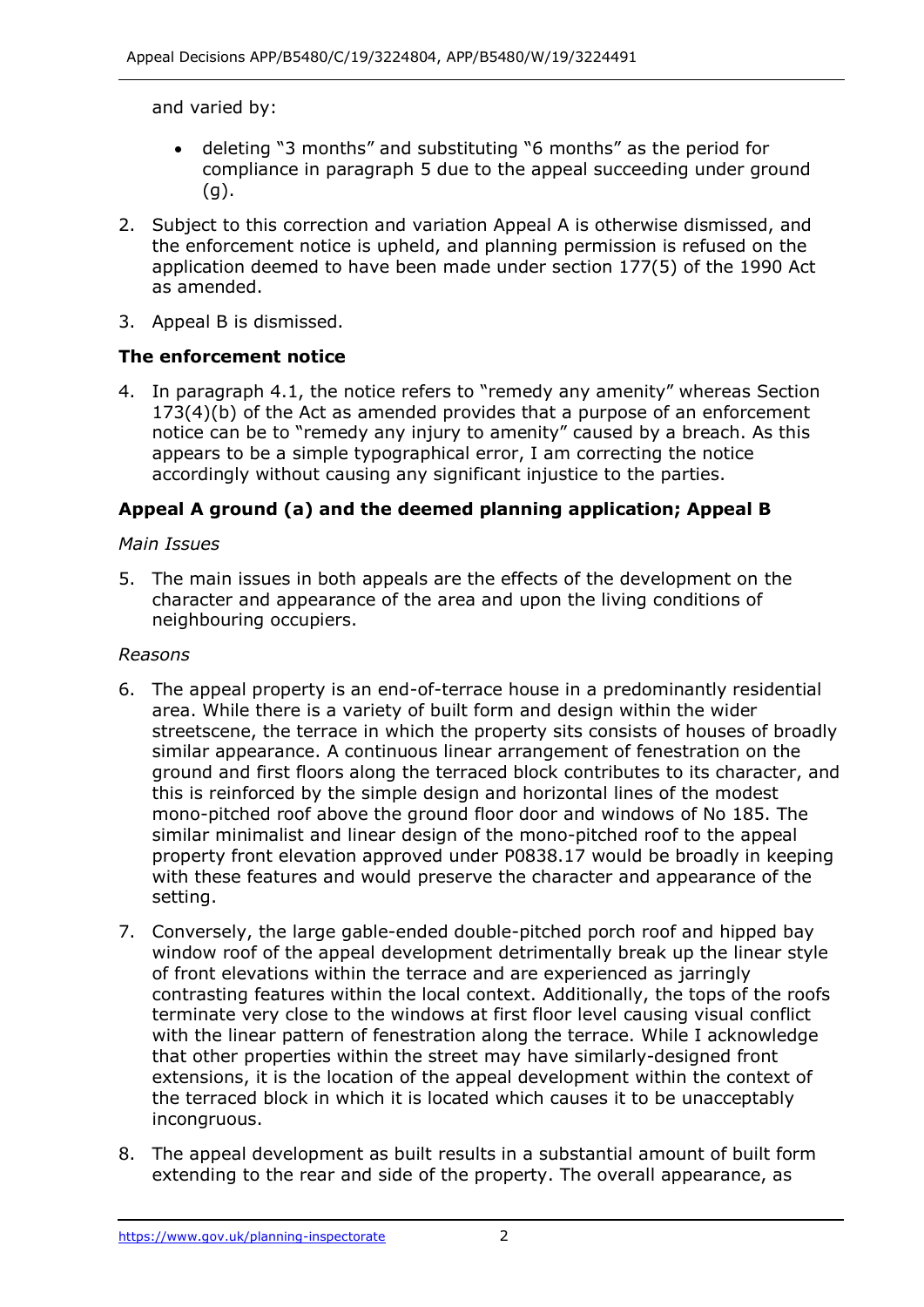experienced from the rear garden environment behind the residential properties, is of a large bulky structure enveloping the original dwelling house to a significant extent and almost entirely filling the gap between it and No 193. Indeed, the extension goes almost as deep as the end of No 193's rear garden and runs close to the boundary for a significant portion of it.

- 9. As a consequence, the rear and side extension appears visually intrusive and disproportionate to the original dwelling causing significant harm to the character and appearance of the area. Further, it's relationship with No 193 is significantly harmful to the outlook from that dwelling, as occupiers experience fairly close views of the significant expanse of built form which exists for almost the entire depth of their rear garden. Although single-storey, the extension is sufficiently visible above the boundary treatment and sufficiently close to it to cause to cause an unacceptable sense of enclosure to the occupiers of No 193 when experienced from the rear windows and garden of that property. This impact is heightened further due to the rear elevation of no 193 being angled slightly towards the appeal development and set forward of the rear building line of the terrace, resulting in greater views of the appeal development than would otherwise be the case. This causes a materially adverse and unacceptable effect on outlook from the property, despite more open views in other directions.
- 10. For all of the above reasons, the appeal development in respect of Appeals A and B causes significant harm to the character and appearance of the area and upon the living conditions of neighbouring occupiers. As such it is in conflict with Policy DC61 of the London Borough of Havering Core Strategy and Development Control Policies Development Plan Document (2008), as supported by the Council's adopted Residential Extensions and Alterations Supplementary Planning Document (2011), which seeks to protect the character and appearance of places and living conditions of occupiers.

# **Appeal A ground (f)**

- 11. It is clear from the way that the notice requirements have been drafted that the Council is pursuing the purpose of remedying the breach of planning control resulting from the construction of the rear/side extension, by its demolition (paragraph 5, step 1), rather than remedying injury to amenity.
- 12. The appellant says that this step is excessive, in that it is argued that the appeal site benefits from permitted development for a 6m rear extension according to details provided to the Council on 29 September 2017 under reference Y0345.17. The Council, I assume having followed the statutory procedure<sup>1</sup> including notification of neighbours, issued a decision on 3 November 2017 that its prior approval of the scheme was not required.
- 13. However, it is statutory condition in such cases that the development must be carried out in accordance with the information provided to the Council unless it otherwise agrees with the developer in writing. The development was not built as per the submitted scheme and the Council did not agree to it. Also, existing building where the building operations involved in the construction of significantly, permitted development rights do not apply in connection with an

 $<sup>1</sup>$  Article 3(1), Schedule 2, Part 1, Class A, Condition A.4, The Town and Country Planning (General Permitted</sup> Development) (England) Order 2015